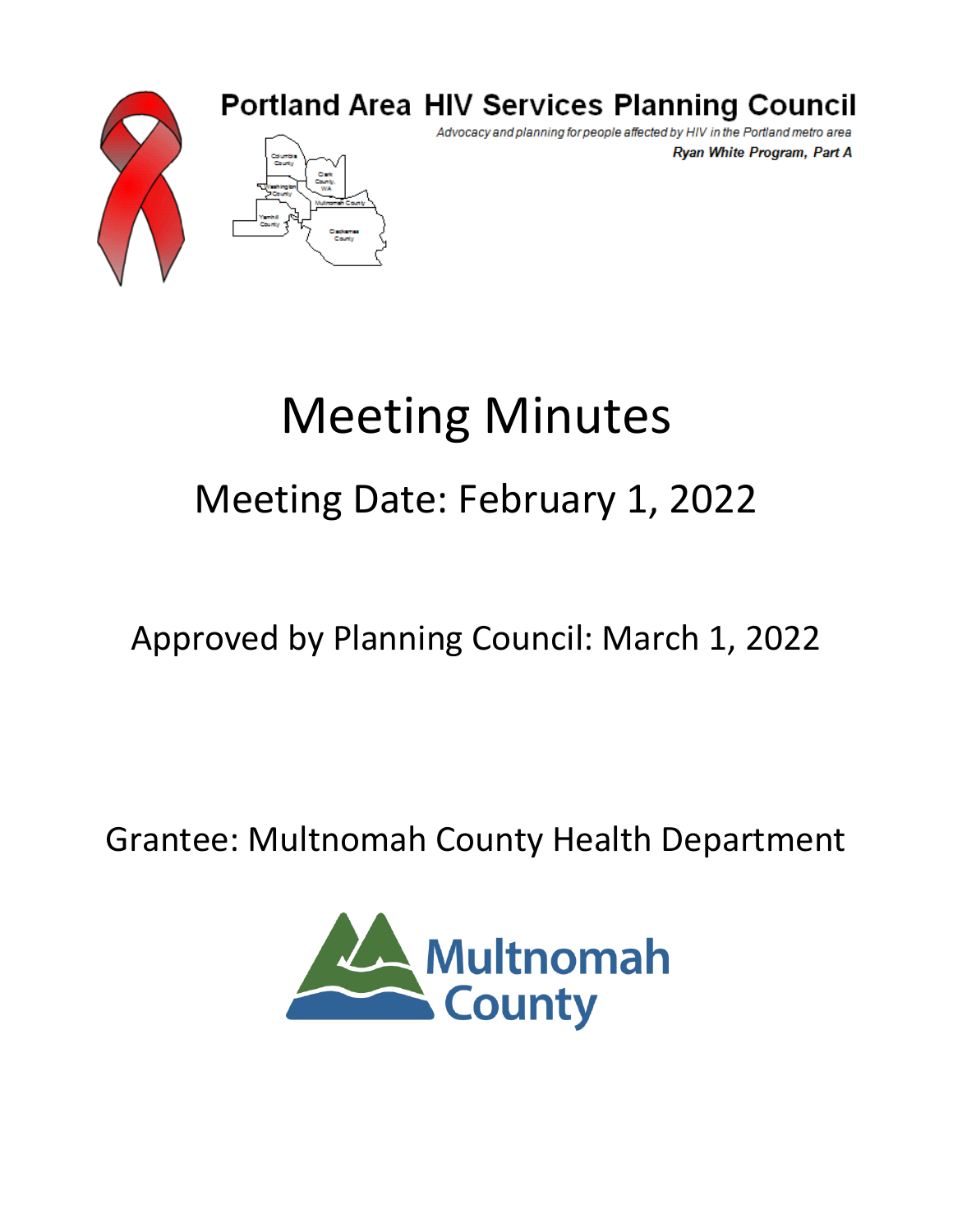#### **Portland Area HIV Services Planning Council MEETING MINUTES**

Tuesday, February 1, 2022, 4:00 pm – 6:00 pm Virtual Zoom Meeting

#### **AGENDA**

I

| Item $\overline{\mathbf{r}^*}$ | <b>Discussion, Motions, and Actions</b>                                                                         |  |  |  |  |  |  |
|--------------------------------|-----------------------------------------------------------------------------------------------------------------|--|--|--|--|--|--|
| Call to Order                  | Michael Thurman-Noche called the meeting to order at 4:05 PM. Bert Partin shared a                              |  |  |  |  |  |  |
|                                | Land Acknowledgement (see slide).                                                                               |  |  |  |  |  |  |
| Welcome &                      | Michael Thurman-Noche welcomed everyone to the Planning Council meeting. Aubrey                                 |  |  |  |  |  |  |
| Logistics                      | Daquiz reviewed meeting logistics.                                                                              |  |  |  |  |  |  |
|                                | Please say your name each time you speak                                                                        |  |  |  |  |  |  |
|                                | Please "raise your hand" or type questions in the chat box<br>٠                                                 |  |  |  |  |  |  |
|                                | We will mute and unmute folks as needed during the meeting<br>٠                                                 |  |  |  |  |  |  |
|                                | If you're calling in (not viewing slides), please mute yourself to minimize                                     |  |  |  |  |  |  |
|                                | background noise, unless you have a question / comment                                                          |  |  |  |  |  |  |
|                                | Meetings are recorded for accurate meeting minutes.                                                             |  |  |  |  |  |  |
| Candle Lighting                | Heather Leffler led the lighting of the ceremonial candle in honor Don, a patient she has                       |  |  |  |  |  |  |
| Ceremony                       | known for more than 20 years who died in his sleep a month ago. We honor his beautiful                          |  |  |  |  |  |  |
|                                | presence of grace and grit that he brought to this world.                                                       |  |  |  |  |  |  |
| Introductions                  | New member introduction - welcome Troy Preble, who works for CAP in Clark County!                               |  |  |  |  |  |  |
|                                |                                                                                                                 |  |  |  |  |  |  |
|                                | Bri Williams conducted an attendee roll call via chat. Attendees introduced themselves:                         |  |  |  |  |  |  |
|                                | name, pronouns, role or affiliation, conflicts, and one word check in.                                          |  |  |  |  |  |  |
|                                | The Planning Council split into small groups and reflected on, "What does Black HIV/AIDS                        |  |  |  |  |  |  |
|                                | Awareness Day mean to you?"                                                                                     |  |  |  |  |  |  |
| Announcements                  | Announcements:                                                                                                  |  |  |  |  |  |  |
|                                | See slides.                                                                                                     |  |  |  |  |  |  |
|                                | Announcements                                                                                                   |  |  |  |  |  |  |
|                                | February 7 is Black HIV/AIDS Awareness Day                                                                      |  |  |  |  |  |  |
|                                | Next Planning Council meeting is March 1                                                                        |  |  |  |  |  |  |
|                                | Operations Committee will be meeting February 8, 3:00-5:00pm (Ops usually takes<br>$\bullet$<br>this month off) |  |  |  |  |  |  |
|                                | Meaningful Care Conference coming end of March. It will be all online. Registration<br>is open.                 |  |  |  |  |  |  |
|                                | Maria Kosmetatos, a long-time provider in this community, is retiring                                           |  |  |  |  |  |  |
|                                | Emily Borke's last day at the clinic will be on February 18. She will be taking a                               |  |  |  |  |  |  |
|                                | position with CareOregon representing Columbia County, and hopes to continue on<br>the Council.                 |  |  |  |  |  |  |
|                                |                                                                                                                 |  |  |  |  |  |  |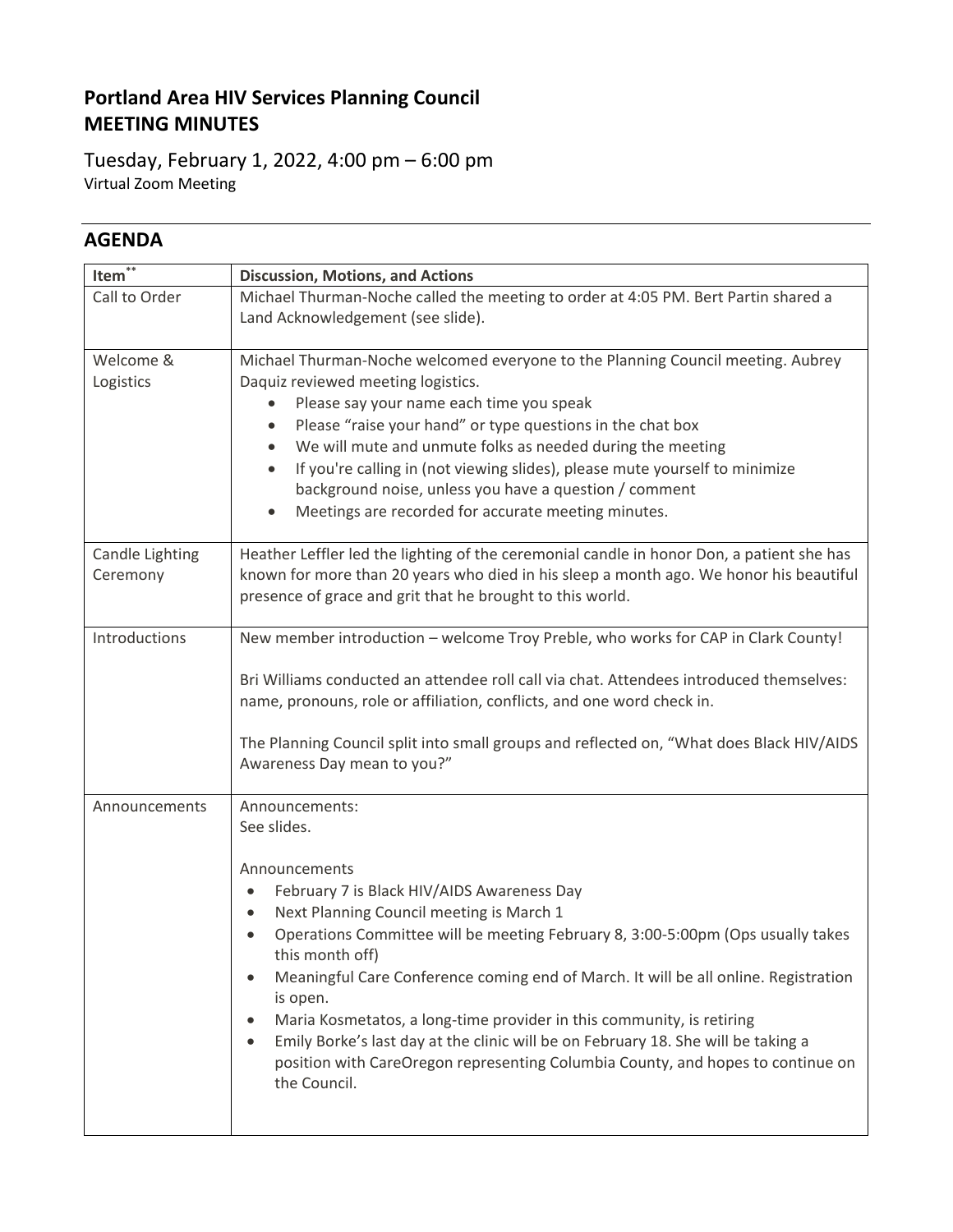| Item $*$                                                               | <b>Discussion, Motions, and Actions</b>                                                                                                                                                                                                                                                                                                                                                                                                                                                                                                                                |  |  |  |  |  |  |  |
|------------------------------------------------------------------------|------------------------------------------------------------------------------------------------------------------------------------------------------------------------------------------------------------------------------------------------------------------------------------------------------------------------------------------------------------------------------------------------------------------------------------------------------------------------------------------------------------------------------------------------------------------------|--|--|--|--|--|--|--|
| <b>Public Testimony</b>                                                | None.                                                                                                                                                                                                                                                                                                                                                                                                                                                                                                                                                                  |  |  |  |  |  |  |  |
|                                                                        | Reminder to all: Please remind your community that we are always looking for<br>community input on their experience with HIV services.                                                                                                                                                                                                                                                                                                                                                                                                                                 |  |  |  |  |  |  |  |
| Agenda Review                                                          | The agenda was reviewed by the Council, and no changes were made.                                                                                                                                                                                                                                                                                                                                                                                                                                                                                                      |  |  |  |  |  |  |  |
| and Minutes<br>Approval                                                | The meeting minutes from the January 2022, meeting were approved by unanimous<br>consent.                                                                                                                                                                                                                                                                                                                                                                                                                                                                              |  |  |  |  |  |  |  |
| <b>Special Election:</b><br>Operations<br>Committee                    | An election was held for a new Operations Committee member. Bert Partin (the only<br>candidate) was elected.                                                                                                                                                                                                                                                                                                                                                                                                                                                           |  |  |  |  |  |  |  |
| Panel: Care for<br>PLWH who are<br>incarcerated or<br>justice-involved | Panelists: Jim MacDonald, NP (Mult Co Corrections); Elwood E (Health Services Center);<br>Jill Crum, DO (Correctional Health Partners); Hunter Spencer, DO (OHSU)<br><b>Summary of Discussion:</b><br>See slideshow.                                                                                                                                                                                                                                                                                                                                                   |  |  |  |  |  |  |  |
|                                                                        | Jim MacDonald                                                                                                                                                                                                                                                                                                                                                                                                                                                                                                                                                          |  |  |  |  |  |  |  |
|                                                                        | Worked 4.5 yrs in Inverness Jail (Mult Co facility).                                                                                                                                                                                                                                                                                                                                                                                                                                                                                                                   |  |  |  |  |  |  |  |
|                                                                        | Most of prior work has been working with people with HIV Hep C, substance use<br>disorder, etc.                                                                                                                                                                                                                                                                                                                                                                                                                                                                        |  |  |  |  |  |  |  |
|                                                                        | What is the current state of HIV testing and care for people who are incarcerated and<br>justice involved in the corrections?                                                                                                                                                                                                                                                                                                                                                                                                                                          |  |  |  |  |  |  |  |
|                                                                        | We screen everyone who does not decline for gonorrhea, chlamydia, syphilis Hep C,<br>and HIV. Part of intake for adults and juveniles in custody.                                                                                                                                                                                                                                                                                                                                                                                                                      |  |  |  |  |  |  |  |
|                                                                        | In corrections everyone gets their medications<br>٠                                                                                                                                                                                                                                                                                                                                                                                                                                                                                                                    |  |  |  |  |  |  |  |
|                                                                        | If they come to us on medication, we continue it<br>٠<br>If they come without any medication supply, but we can confirm where they got                                                                                                                                                                                                                                                                                                                                                                                                                                 |  |  |  |  |  |  |  |
|                                                                        | $\bullet$<br>their last prescription filled<br>More than 99% on ART<br>$\bullet$                                                                                                                                                                                                                                                                                                                                                                                                                                                                                       |  |  |  |  |  |  |  |
|                                                                        | If they are due to discharge, we call in a prescription to Westside pharmacy for a 30<br>$\bullet$<br>day supply with two refills                                                                                                                                                                                                                                                                                                                                                                                                                                      |  |  |  |  |  |  |  |
|                                                                        | Same would be true for DNOC, federal facility<br>٠                                                                                                                                                                                                                                                                                                                                                                                                                                                                                                                     |  |  |  |  |  |  |  |
|                                                                        | What are the outcomes for people who have recently been incarcerated (viral<br>suppression, engagement in care)? Don't have a great deal of data analysis<br>We have the data, but not the analysis<br>٠<br>Comparable to HHSC for viral suppression<br>$\bullet$                                                                                                                                                                                                                                                                                                      |  |  |  |  |  |  |  |
|                                                                        | What are current/anticipated gaps or needs of PLWH, especially those who are BIPOC,<br>related to treatment and care? Population ~80% BIPOC. A lot of issues re health<br>inequities, cultural and language barriers, etc.<br>Feel we've done a great job with cultural competency education and training,<br>٠<br>motivational interviewing<br>Have an OUD medication-assisted therapy program<br>$\bullet$<br>Many PLWH in custody have addiction or mental health issues<br>٠<br>Don't feel like different services for people in custody are on the same page<br>٠ |  |  |  |  |  |  |  |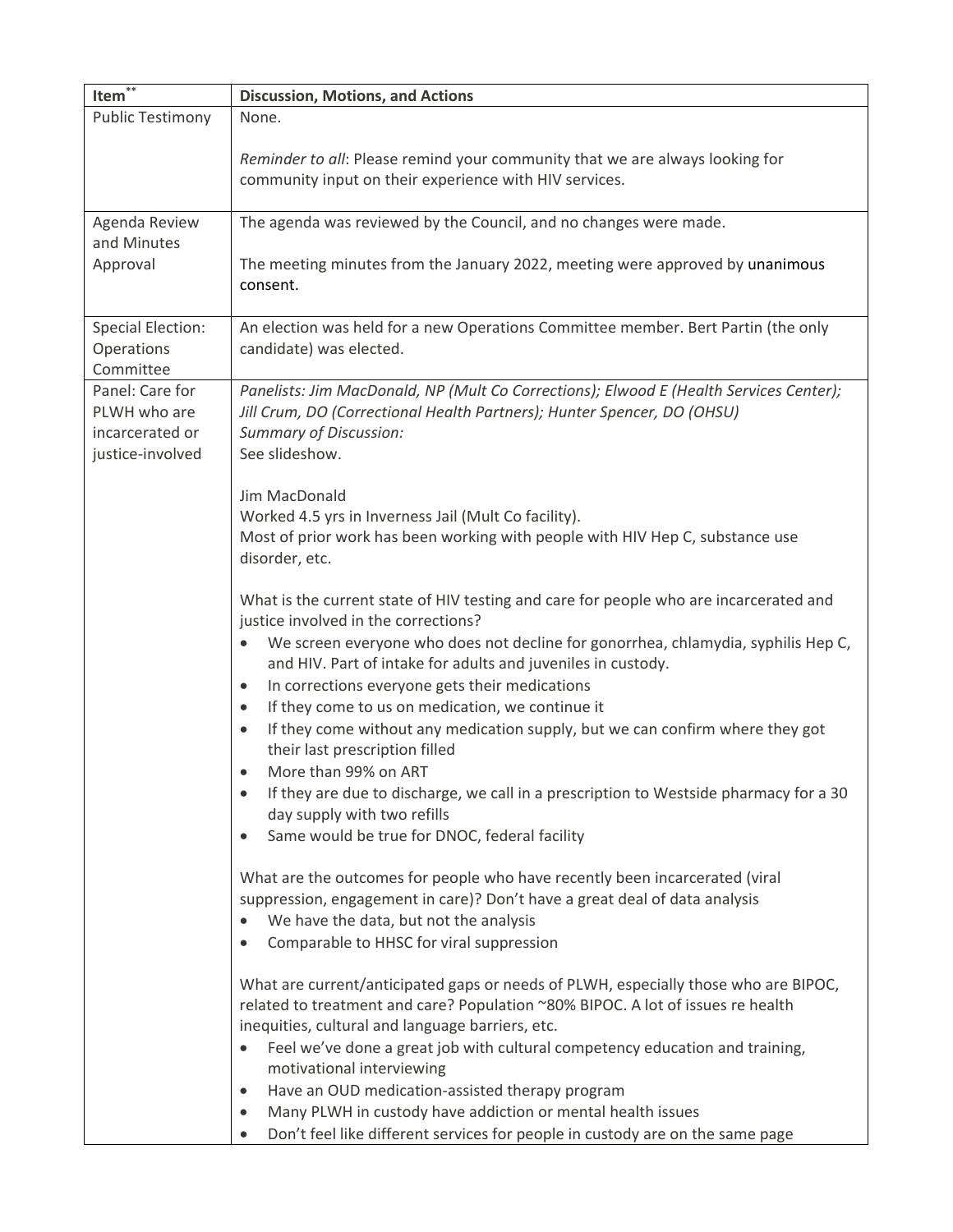| Item <sup>**</sup> | <b>Discussion, Motions, and Actions</b>                                                                                                              |  |  |  |  |  |  |  |
|--------------------|------------------------------------------------------------------------------------------------------------------------------------------------------|--|--|--|--|--|--|--|
|                    | Elwood                                                                                                                                               |  |  |  |  |  |  |  |
|                    | Intake Coordinator & Lead Case Manager at Health Services Center                                                                                     |  |  |  |  |  |  |  |
|                    | How are connections made for treatment, medication, and support services as people                                                                   |  |  |  |  |  |  |  |
|                    | move through justice systems or upon re-entry?                                                                                                       |  |  |  |  |  |  |  |
|                    | Prior to COVID, our relationship to detention was a lot different<br>$\bullet$                                                                       |  |  |  |  |  |  |  |
|                    | There was a relationship between HHSC and Mult Co detention, one of our providers<br>would go in to detention to provide care and build relationship |  |  |  |  |  |  |  |
|                    | This can be a time when they are more lucid $-$ not on substances and/or getting<br>$\bullet$<br>mental health treatment                             |  |  |  |  |  |  |  |
|                    | CAP would go in, build relationships                                                                                                                 |  |  |  |  |  |  |  |
|                    | This access has ended<br>$\bullet$                                                                                                                   |  |  |  |  |  |  |  |
|                    | There is now a great provider there already<br>$\bullet$                                                                                             |  |  |  |  |  |  |  |
|                    | We share EPIC, which helps to coordinate care                                                                                                        |  |  |  |  |  |  |  |
|                    | Get referrals through DIS or through CARELink<br>$\bullet$                                                                                           |  |  |  |  |  |  |  |
|                    | We help with insurance, as they lose their insurance while incarcerated<br>$\bullet$                                                                 |  |  |  |  |  |  |  |
|                    | Help with medications                                                                                                                                |  |  |  |  |  |  |  |
|                    |                                                                                                                                                      |  |  |  |  |  |  |  |
|                    | Help with outpatient treatment (sometimes part of parole)<br>$\bullet$                                                                               |  |  |  |  |  |  |  |
|                    | Coordinating with PO<br>$\bullet$<br>Med refills                                                                                                     |  |  |  |  |  |  |  |
|                    |                                                                                                                                                      |  |  |  |  |  |  |  |
|                    | Rapid Start expansion - connected to care within 5 days                                                                                              |  |  |  |  |  |  |  |
|                    | Can help with housing                                                                                                                                |  |  |  |  |  |  |  |
|                    | Have a navigator to help with follow up                                                                                                              |  |  |  |  |  |  |  |
|                    | We are a very low barrier clinic - same day appointments available                                                                                   |  |  |  |  |  |  |  |
|                    | Jill Crum                                                                                                                                            |  |  |  |  |  |  |  |
|                    | Site Medical Director at Washington Co Jail through Correctional Health Partners                                                                     |  |  |  |  |  |  |  |
|                    | Also Site Medical Director at Clackamas Co Jail through NavCare                                                                                      |  |  |  |  |  |  |  |
|                    |                                                                                                                                                      |  |  |  |  |  |  |  |
|                    | Washington Co and Clackamas Co - health care provided by for-profit third party vendor                                                               |  |  |  |  |  |  |  |
|                    | We offer testing to anyone who requests it, but not everyone as part of intake<br>Re: Connections to treatment                                       |  |  |  |  |  |  |  |
|                    | I connect with Tessa at Washington County Health Department to connect with folks                                                                    |  |  |  |  |  |  |  |
|                    | who are HIV meds; some have consistent relationship with providers on the outside                                                                    |  |  |  |  |  |  |  |
|                    | and have an exact plan for transitioning care, etc. when they leave.                                                                                 |  |  |  |  |  |  |  |
|                    | We get a few new diagnoses                                                                                                                           |  |  |  |  |  |  |  |
|                    | We try to bridge those gaps when they leave, but sometimes we don't know they're                                                                     |  |  |  |  |  |  |  |
|                    | leaving or where they're going                                                                                                                       |  |  |  |  |  |  |  |
|                    | All it takes to activate OHP is a phone call (by staff or client), so we can call in meds                                                            |  |  |  |  |  |  |  |
|                    | at discharge                                                                                                                                         |  |  |  |  |  |  |  |
|                    | When with us, the majority are virally suppressed, almost all after 2-3 months                                                                       |  |  |  |  |  |  |  |
|                    | They have the right to refuse, but they don't have much else to do, so they don't                                                                    |  |  |  |  |  |  |  |
|                    | refuse                                                                                                                                               |  |  |  |  |  |  |  |
|                    | Barriers?                                                                                                                                            |  |  |  |  |  |  |  |
|                    | Language                                                                                                                                             |  |  |  |  |  |  |  |
|                    | Washington Co - huge Hispanic population                                                                                                             |  |  |  |  |  |  |  |
|                    | We have Spanish speaking staff                                                                                                                       |  |  |  |  |  |  |  |
|                    | Also occasionally have people speaking other languages for which we don't have                                                                       |  |  |  |  |  |  |  |
|                    | staff who speak the language - takes a lot of coordination just to sit down and talk                                                                 |  |  |  |  |  |  |  |
|                    | Occasionally, someone gets transferred without connecting, but not often.                                                                            |  |  |  |  |  |  |  |
|                    |                                                                                                                                                      |  |  |  |  |  |  |  |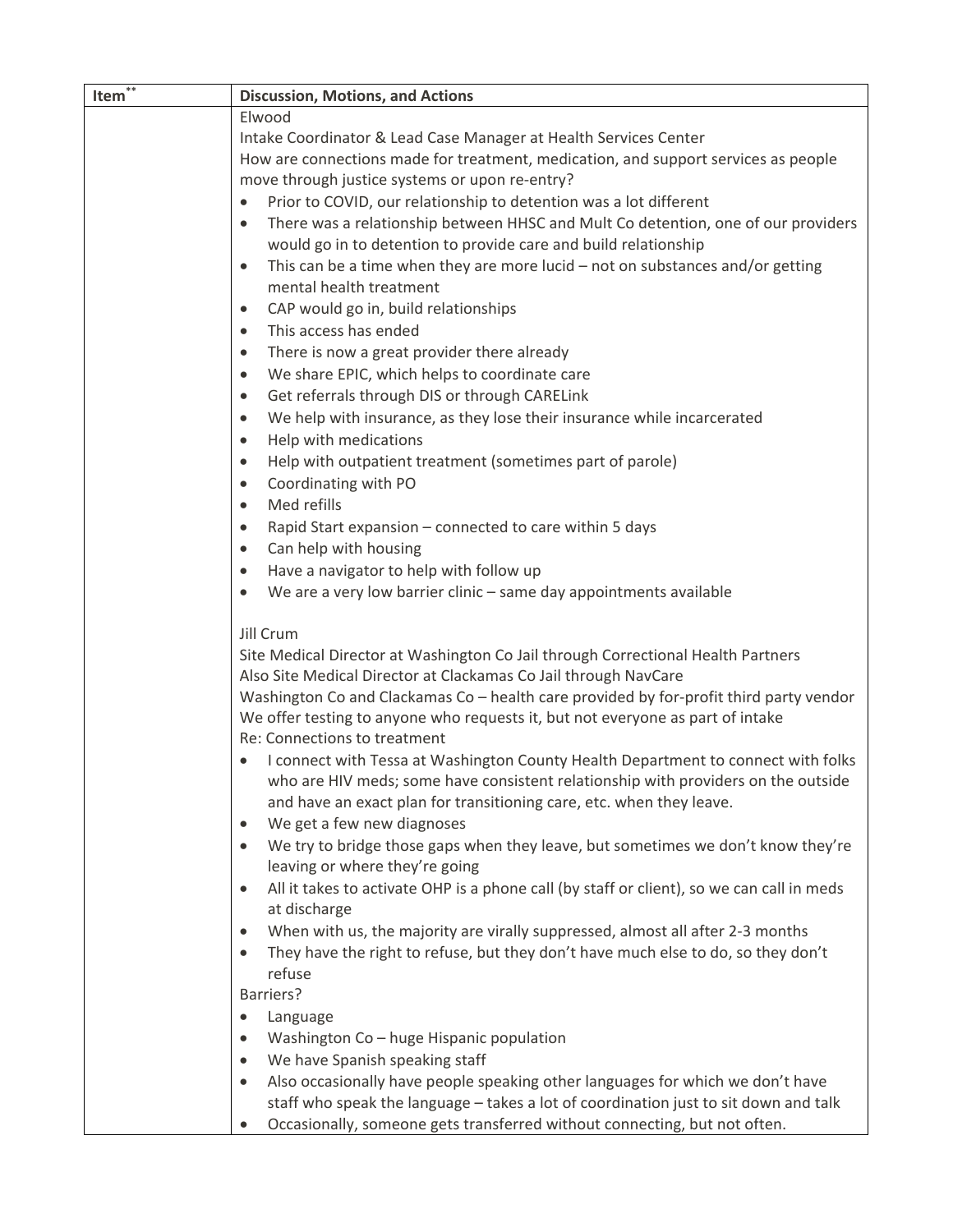| Item $*$ | <b>Discussion, Motions, and Actions</b>                                                                                                                                                                                                                                                                                                                                                                                                                                           |  |  |  |  |  |  |
|----------|-----------------------------------------------------------------------------------------------------------------------------------------------------------------------------------------------------------------------------------------------------------------------------------------------------------------------------------------------------------------------------------------------------------------------------------------------------------------------------------|--|--|--|--|--|--|
|          | Hunter Spencer                                                                                                                                                                                                                                                                                                                                                                                                                                                                    |  |  |  |  |  |  |
|          | OHSU doctor                                                                                                                                                                                                                                                                                                                                                                                                                                                                       |  |  |  |  |  |  |
|          | From our perspective, feels disconnected<br>$\bullet$                                                                                                                                                                                                                                                                                                                                                                                                                             |  |  |  |  |  |  |
|          | Unlike linkage in Mult Co, no direct linkage in Washington Co<br>$\bullet$                                                                                                                                                                                                                                                                                                                                                                                                        |  |  |  |  |  |  |
|          | Incarceration is very disruptive to their healthcare<br>$\bullet$                                                                                                                                                                                                                                                                                                                                                                                                                 |  |  |  |  |  |  |
|          | Getting reestablished after incarceration is a big barrier<br>$\bullet$                                                                                                                                                                                                                                                                                                                                                                                                           |  |  |  |  |  |  |
|          | No "opt out" screening in Washington County<br>$\bullet$                                                                                                                                                                                                                                                                                                                                                                                                                          |  |  |  |  |  |  |
|          | Washington & Clackamas Co not a high prevalence, but still an unmanaged epidemic<br>$\bullet$                                                                                                                                                                                                                                                                                                                                                                                     |  |  |  |  |  |  |
|          | Rely on Tessa Robinson as linkage<br>$\bullet$                                                                                                                                                                                                                                                                                                                                                                                                                                    |  |  |  |  |  |  |
|          | Way HIV care cascade is affected by incarceration (federal level)<br>$\bullet$                                                                                                                                                                                                                                                                                                                                                                                                    |  |  |  |  |  |  |
|          | On average, incarcerated persons more likely to have HIV<br>$\bullet$                                                                                                                                                                                                                                                                                                                                                                                                             |  |  |  |  |  |  |
|          | More likely to be properly linked to care, retained in care, achieve viral suppression<br>$\bullet$                                                                                                                                                                                                                                                                                                                                                                               |  |  |  |  |  |  |
|          | Upon release, everything is disrupted, and is as bad or worse than results for people<br>$\bullet$<br>who were not incarcerated                                                                                                                                                                                                                                                                                                                                                   |  |  |  |  |  |  |
|          | Gaps???                                                                                                                                                                                                                                                                                                                                                                                                                                                                           |  |  |  |  |  |  |
|          | Reflects inequities baked into mass incarceration system                                                                                                                                                                                                                                                                                                                                                                                                                          |  |  |  |  |  |  |
|          |                                                                                                                                                                                                                                                                                                                                                                                                                                                                                   |  |  |  |  |  |  |
|          | Questions                                                                                                                                                                                                                                                                                                                                                                                                                                                                         |  |  |  |  |  |  |
|          | Tessa, can you speak to what you are doing with Washington County?                                                                                                                                                                                                                                                                                                                                                                                                                |  |  |  |  |  |  |
|          | A: Our offices are located a few blocks away from jail. When someone is identified as<br>$\bullet$                                                                                                                                                                                                                                                                                                                                                                                |  |  |  |  |  |  |
|          | having HIV, I will go to the jail and meet face to face, do paperwork, discuss their                                                                                                                                                                                                                                                                                                                                                                                              |  |  |  |  |  |  |
|          | plans post release. The goal between myself and case management and jail health is                                                                                                                                                                                                                                                                                                                                                                                                |  |  |  |  |  |  |
|          | really to make sure you know that we can set them up for success as best as we can.                                                                                                                                                                                                                                                                                                                                                                                               |  |  |  |  |  |  |
|          | Communication is key<br>$\bullet$                                                                                                                                                                                                                                                                                                                                                                                                                                                 |  |  |  |  |  |  |
|          | I have connected with a few individuals who were incarcerated and were not virally<br>$\bullet$                                                                                                                                                                                                                                                                                                                                                                                   |  |  |  |  |  |  |
|          | suppressed, and post-release they came to my office and reestablished care                                                                                                                                                                                                                                                                                                                                                                                                        |  |  |  |  |  |  |
|          | Hard to determine when individuals are going to be released<br>$\bullet$                                                                                                                                                                                                                                                                                                                                                                                                          |  |  |  |  |  |  |
|          | Release day/time not being during business hours can be a barrier, something that<br>$\bullet$                                                                                                                                                                                                                                                                                                                                                                                    |  |  |  |  |  |  |
|          | could be changed                                                                                                                                                                                                                                                                                                                                                                                                                                                                  |  |  |  |  |  |  |
|          | Working relationship with Hunter Spencer to engage newly-released individuals into<br>$\bullet$                                                                                                                                                                                                                                                                                                                                                                                   |  |  |  |  |  |  |
|          | care                                                                                                                                                                                                                                                                                                                                                                                                                                                                              |  |  |  |  |  |  |
|          | Q: Is there a standardized way that patients and healthcare providers can deal with                                                                                                                                                                                                                                                                                                                                                                                               |  |  |  |  |  |  |
|          | exchanging information privately?                                                                                                                                                                                                                                                                                                                                                                                                                                                 |  |  |  |  |  |  |
|          | A: Jill – we try to keep as much privacy as possible, but within correctional facility, they                                                                                                                                                                                                                                                                                                                                                                                      |  |  |  |  |  |  |
|          | are not guaranteed complete privacy. At Washington Co individuals can send electronic                                                                                                                                                                                                                                                                                                                                                                                             |  |  |  |  |  |  |
|          | communication or ask deputy to call us. I never give anybody a paper copy of their labs,                                                                                                                                                                                                                                                                                                                                                                                          |  |  |  |  |  |  |
|          | but am always willing to put a paper copy in their property, or have their outside                                                                                                                                                                                                                                                                                                                                                                                                |  |  |  |  |  |  |
|          | provider request them.                                                                                                                                                                                                                                                                                                                                                                                                                                                            |  |  |  |  |  |  |
|          |                                                                                                                                                                                                                                                                                                                                                                                                                                                                                   |  |  |  |  |  |  |
|          | Q: Jill, any funding efforts to secure money for testing?                                                                                                                                                                                                                                                                                                                                                                                                                         |  |  |  |  |  |  |
|          |                                                                                                                                                                                                                                                                                                                                                                                                                                                                                   |  |  |  |  |  |  |
|          |                                                                                                                                                                                                                                                                                                                                                                                                                                                                                   |  |  |  |  |  |  |
|          |                                                                                                                                                                                                                                                                                                                                                                                                                                                                                   |  |  |  |  |  |  |
|          |                                                                                                                                                                                                                                                                                                                                                                                                                                                                                   |  |  |  |  |  |  |
|          |                                                                                                                                                                                                                                                                                                                                                                                                                                                                                   |  |  |  |  |  |  |
|          | A: If anyone has any ideas, I'm all for it. I have only very limited hours to work. I have<br>worked at a location where the local health department provided STD testing. Also, at<br>Washington Co we're at critical staffing levels, so I have a lab list that is very long.<br>Q: Is there any barriers to type of funding or partnerships?<br>A: It is possible, but may be complicated - who is applying for it? Technical /<br>administrative questions, but legally fine. |  |  |  |  |  |  |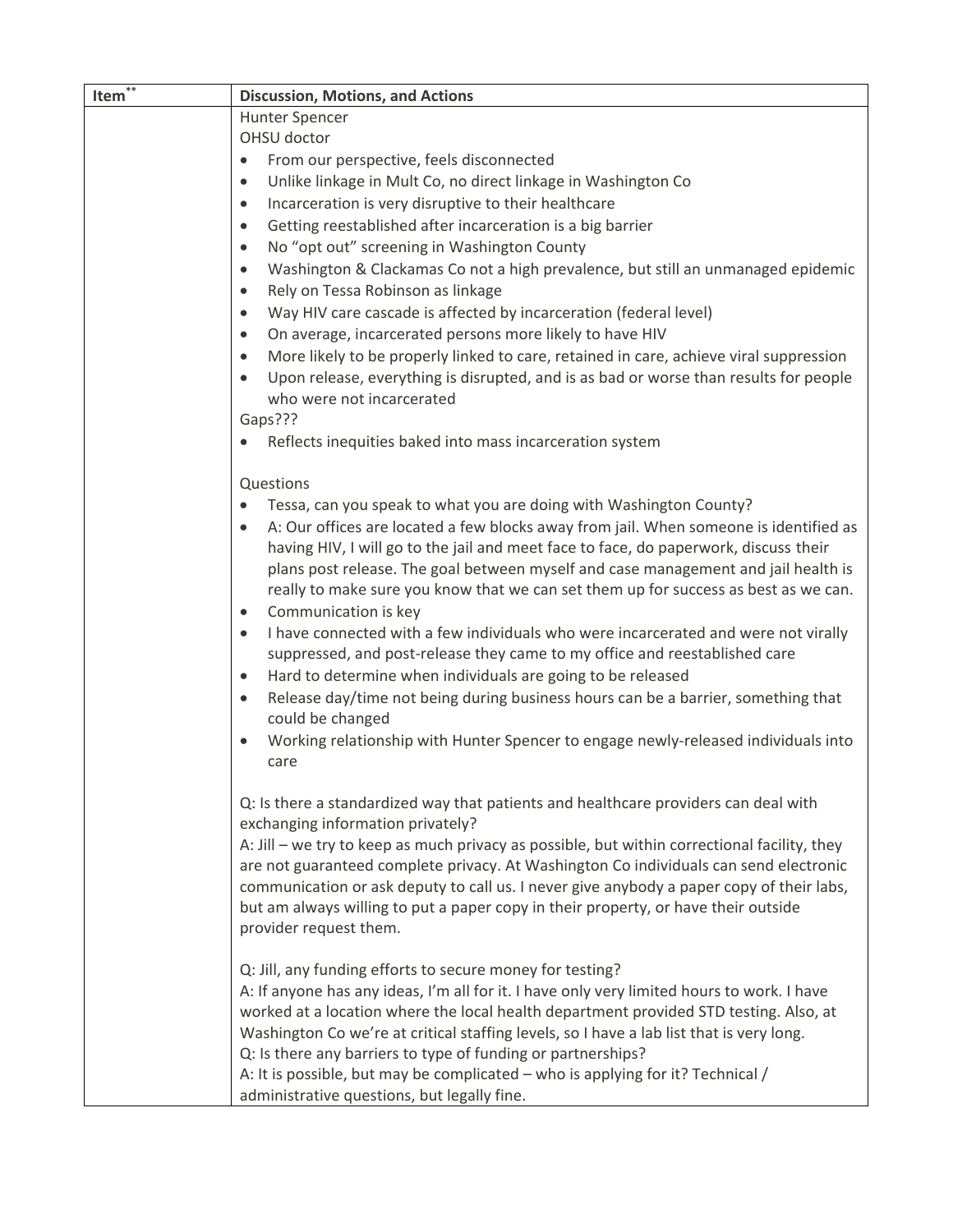| Item $\overline{\mathbf{r}^*}$                                                                              | <b>Discussion, Motions, and Actions</b>                                                                                                                                                                                                                                                                                                                                                                                                                                                                                                                                                                                                                                                                                                                                                                                                                                                                                                                                                                                                                                                                                                                                                                                                                                                                                                                                                                                                                                                                                                                     |  |  |  |  |  |  |  |
|-------------------------------------------------------------------------------------------------------------|-------------------------------------------------------------------------------------------------------------------------------------------------------------------------------------------------------------------------------------------------------------------------------------------------------------------------------------------------------------------------------------------------------------------------------------------------------------------------------------------------------------------------------------------------------------------------------------------------------------------------------------------------------------------------------------------------------------------------------------------------------------------------------------------------------------------------------------------------------------------------------------------------------------------------------------------------------------------------------------------------------------------------------------------------------------------------------------------------------------------------------------------------------------------------------------------------------------------------------------------------------------------------------------------------------------------------------------------------------------------------------------------------------------------------------------------------------------------------------------------------------------------------------------------------------------|--|--|--|--|--|--|--|
|                                                                                                             | Q: Elwood, is there a program set up for people who have substance abuse or mental                                                                                                                                                                                                                                                                                                                                                                                                                                                                                                                                                                                                                                                                                                                                                                                                                                                                                                                                                                                                                                                                                                                                                                                                                                                                                                                                                                                                                                                                          |  |  |  |  |  |  |  |
|                                                                                                             | health struggles to meet with them before they are released?                                                                                                                                                                                                                                                                                                                                                                                                                                                                                                                                                                                                                                                                                                                                                                                                                                                                                                                                                                                                                                                                                                                                                                                                                                                                                                                                                                                                                                                                                                |  |  |  |  |  |  |  |
|                                                                                                             | A: No longer have this program, but previously our navigator had this access. Currently                                                                                                                                                                                                                                                                                                                                                                                                                                                                                                                                                                                                                                                                                                                                                                                                                                                                                                                                                                                                                                                                                                                                                                                                                                                                                                                                                                                                                                                                     |  |  |  |  |  |  |  |
|                                                                                                             |                                                                                                                                                                                                                                                                                                                                                                                                                                                                                                                                                                                                                                                                                                                                                                                                                                                                                                                                                                                                                                                                                                                                                                                                                                                                                                                                                                                                                                                                                                                                                             |  |  |  |  |  |  |  |
| Quality<br>Management,<br><b>BIPOC Data</b><br>Review<br>Committee, &<br><b>Client Experience</b><br>Survey | can provide linkages by phone.<br>Presenters: Marisa McLaughlin, Jenna Kıvanç, Robbie Thurman-Noche<br><b>Summary of Discussion:</b><br>See slides.<br>Recommendation: Clinical Quality Management video by Carlos and Brandi with HGAP.<br>Quality Management Overview and Consumer Advocacy for Quality (Minute 00:00 -<br>14:00)<br>Quality Improvement Principles, Plan Do Study Act (PDSAs) (Minute 14:00-26:45)<br>$\bullet$<br>Health Numeracy Concepts (Minute 25:45 - 34:15)<br>٠<br>Performance Measurement (Minute 34:15 - end of video)<br>$\bullet$<br>Questions / Comments:<br>Q: Could we see the survey questions?<br>A: Yes, Aubrey will send this out after the meeting.<br>Q: Was there a non-binary option on the gender question, and if not, why not?<br>A: Included REAL-D questions, including different options for gender. Jenny will share<br>more detailed information in March.<br>Q: Was SOGI included in the questions (as it was added to REAL-D)?<br>A: Yes, SOGI (Sexual Orientation and Gender Identity) was included, we will include more<br>information in March.<br>Q: How do you approach populations of people who don't complete surveys?<br>A: This has been and is very challenging. In the past we've had the survey distributed in a<br>couple of support groups. This time we had staff assisting at EMO to get the survey out.<br>We also had people who did complete the survey who volunteered to respond to follow<br>up questions. We did a targeted mailing to PLWH who are people of color. There are |  |  |  |  |  |  |  |
|                                                                                                             | also lessons to be learned from the Medical Monitoring Project.<br>Q: Was race, language, and disability included in your survey?<br>A: We didn't ask the language question on the survey, because we only had the survey<br>available in English and Spanish. We did include both language and disability. We can see<br>that most of the people who completed the survey are stably housed, so unstably<br>housed is a population we need to reach in the future. We also had a staff member go to<br>EMO and interview individuals, including reading the survey outloud, on a few occasions.                                                                                                                                                                                                                                                                                                                                                                                                                                                                                                                                                                                                                                                                                                                                                                                                                                                                                                                                                            |  |  |  |  |  |  |  |
| Eval and Closing                                                                                            | Presenter: Michael Thurman-Noche                                                                                                                                                                                                                                                                                                                                                                                                                                                                                                                                                                                                                                                                                                                                                                                                                                                                                                                                                                                                                                                                                                                                                                                                                                                                                                                                                                                                                                                                                                                            |  |  |  |  |  |  |  |
|                                                                                                             | Thank you for participating in this meeting. If you have feedback / comments / ideas,<br>please include them in your evaluation.                                                                                                                                                                                                                                                                                                                                                                                                                                                                                                                                                                                                                                                                                                                                                                                                                                                                                                                                                                                                                                                                                                                                                                                                                                                                                                                                                                                                                            |  |  |  |  |  |  |  |
| Adjourned                                                                                                   | 6:05 PM                                                                                                                                                                                                                                                                                                                                                                                                                                                                                                                                                                                                                                                                                                                                                                                                                                                                                                                                                                                                                                                                                                                                                                                                                                                                                                                                                                                                                                                                                                                                                     |  |  |  |  |  |  |  |